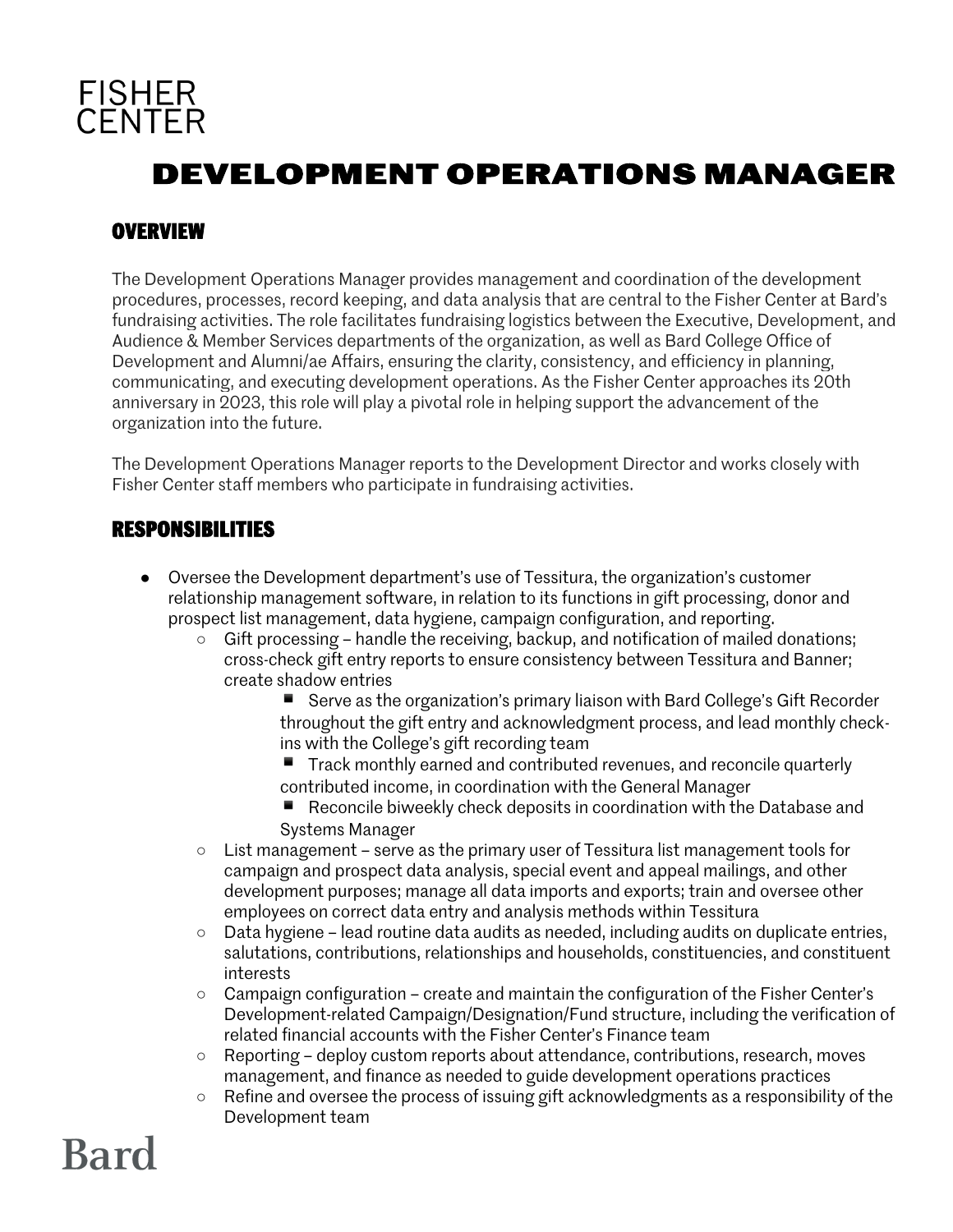## **FISHER CENTER**

- Maintain moves management plans in Tessitura and ensure the development staff's portfolios of donors and prospects remain up to date
	- Ensure all written communication with and contact reports from high-level development prospects is duplicated in Tessitura
	- Initiate and manage data integration projects between Tessitura and Banner, to allow for better communication around prospects and their management
	- Handle outgoing research requests and input incoming data sets from the Office of Prospect Research to Tessitura
	- Provide ad hoc research on event guests and potential prospects
- Manage grant-making calendars and assist with the compilation and submission of materials for grant applications
	- Participate in meetings between the Office of Institutional Support to ensure coordination between ODAA and the Fisher Center
	- Collect data from other departments as needed
	- Create supplementary application and report materials
- Develop strategies for improving and expanding the use of e-communication in development operations
- Prepare and distribute meeting agendas and materials and coordinate logistics for development operations and prospecting meetings, including for Bi-Weekly Prospects and Plans Meetings, Monthly Gift Recorder Check-Ins, and Quarterly Institutional Prospects MeetingsReceipt and triage/distribution of Fisher Center postal mail

Company-Wide Responsibilities:

- The Fisher Center is currently undergoing an organization-wide process of change toward becoming an anti-racist, multicultural institution. All on staff are expected to:
	- o Commit to anti-racism and inclusivity at the Fisher Center. This includes participating in any trainings when scheduled, supporting departmental, company-wide, and crossdepartmental collaboration in issues of diversity, equity, and inclusion, and furthering your own independent journey with anti-racism
	- o Contribute in meaningful ways to the organizational culture

### **QUALIFICATIONS**

Ideal candidates possess the following qualities:

- Experience in fundraising work; experience and/or familiarity with fundraising in the arts a plus; at least 2 years professional experience preferred
- Excellent organization skills, communication skills, and superior attention to detail
- Collaborative with other team members, while also being able to work independently on particular projects and tasks.
- Ability to remain flexible in planning, particularly as logistics and plans develop
- Creative thinker and solution finder, particularly in helping solve logistical problems
- Welcoming demeanor and positive attitude
- Ability to collect, sort, analyze, and interpret data points to inform fundraising initiatives.
- Experience with database software and/or customer relationship management (CRM) programs preferred; experience with Tessitura strongly preferred

# **Bard**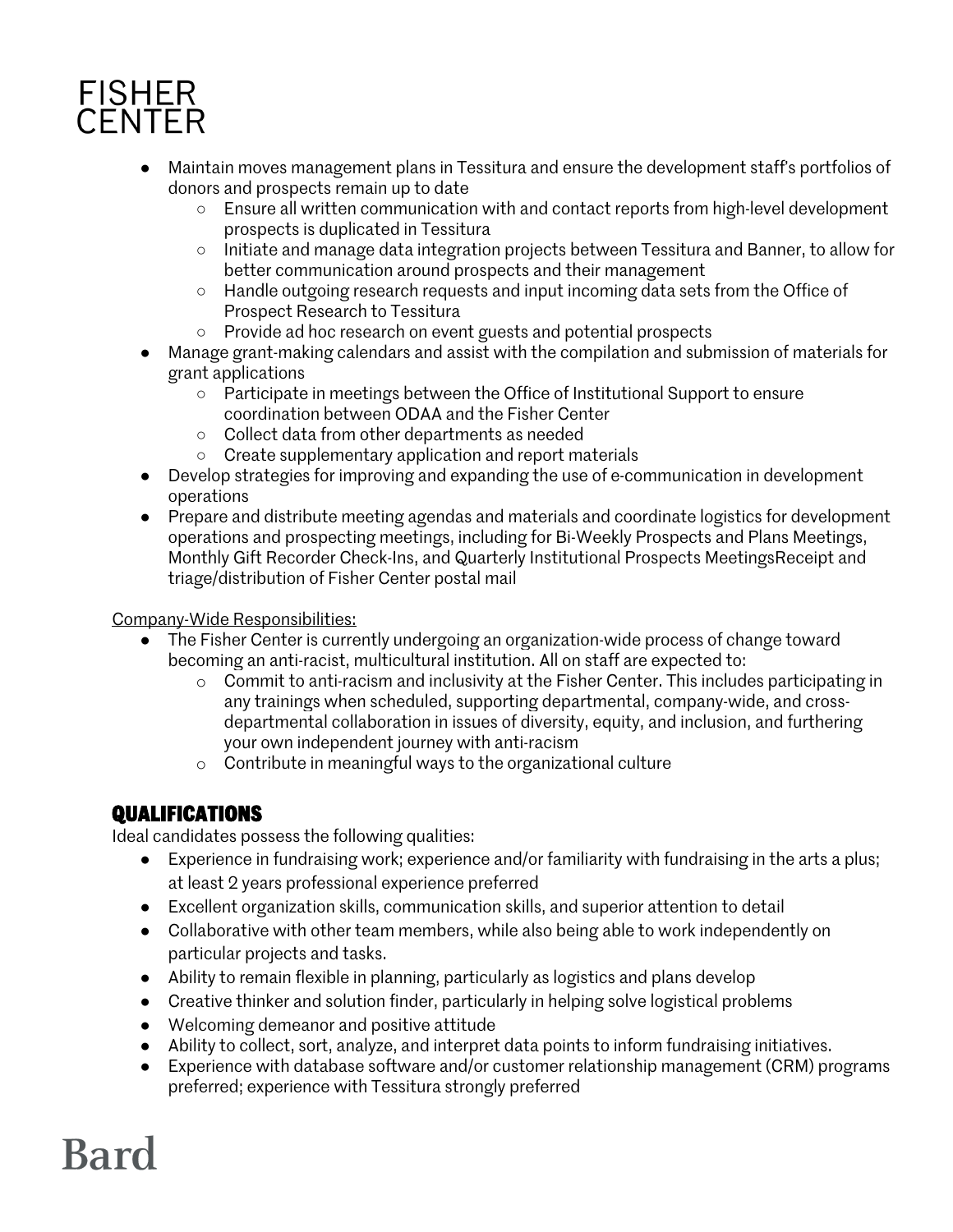

- Proficiency with Google Suite (Sheets, Docs, shared Drives) and Microsoft Office (specifically, Word and Excel)
- Ability to work some evenings and weekends for special events, as discussed and planned

#### *While some duties may be performed remotely, this position will require on-site and physical presence at the Fisher Center.*

### **LOCATION**

Bard's beautiful 1,000-acre campus is situated on the east bank of the Hudson River, in Annandale-on Hudson, New York. Community life is defined by numerous cultural and recreational opportunities in the surrounding historic Hudson River Valley and by proximity to New York City. Nearby towns and villages include Rhinebeck, Tivoli, and Red Hook, New York.

### **TO APPLY**

This is a full-time, exempt position eligible for Bard College's group benefits package, compensated at an annual salary range of \$50,000 – \$60,000, depending on experience level.

Complete the application form here: https://formfaca.de/sm/OV-I-goCu.

Applications for this position will be reviewed on a rolling basis until the position is filled.

For any questions or issues with the application form, please contact fcjobs@bard.edu.

*Bard College is an equal opportunity employer and we welcome applications from those who contribute to our diversity. All qualified applicants will receive consideration for employment without regard to race, color, religion, sex, mental, or physical disability, age, sexual orientation, gender identity, national origin, familial status, veteran status, or genetic information. Bard is committed to providing access, equal opportunity, and reasonable accommodation for all individuals in employment practices, services, programs, and activities.*

### **ABOUT THE FISHER CENTER**

The Fisher Center develops, produces, and presents performing arts across disciplines through new productions and context-rich programs that challenge and inspire. As a premier professional performing arts center and a hub for research and education, the Fisher Center supports artists, students, and audiences in the development and examination of artistic ideas, offering perspectives from the past and present, as well as visions of the future. The Fisher Center demonstrates Bard's commitment to the performing arts as a cultural and educational necessity. Home is the Fisher Center for the Performing Arts, designed by Frank Gehry and located on the campus of Bard College in New York's Hudson Valley. The Fisher Center offers outstanding programs to many communities, including the students and faculty of Bard College, and audiences in the Hudson Valley, New York City, across the country, and around the world. Building on a 162-year history as a competitive and innovative undergraduate institution, Bard is

# **Bard**